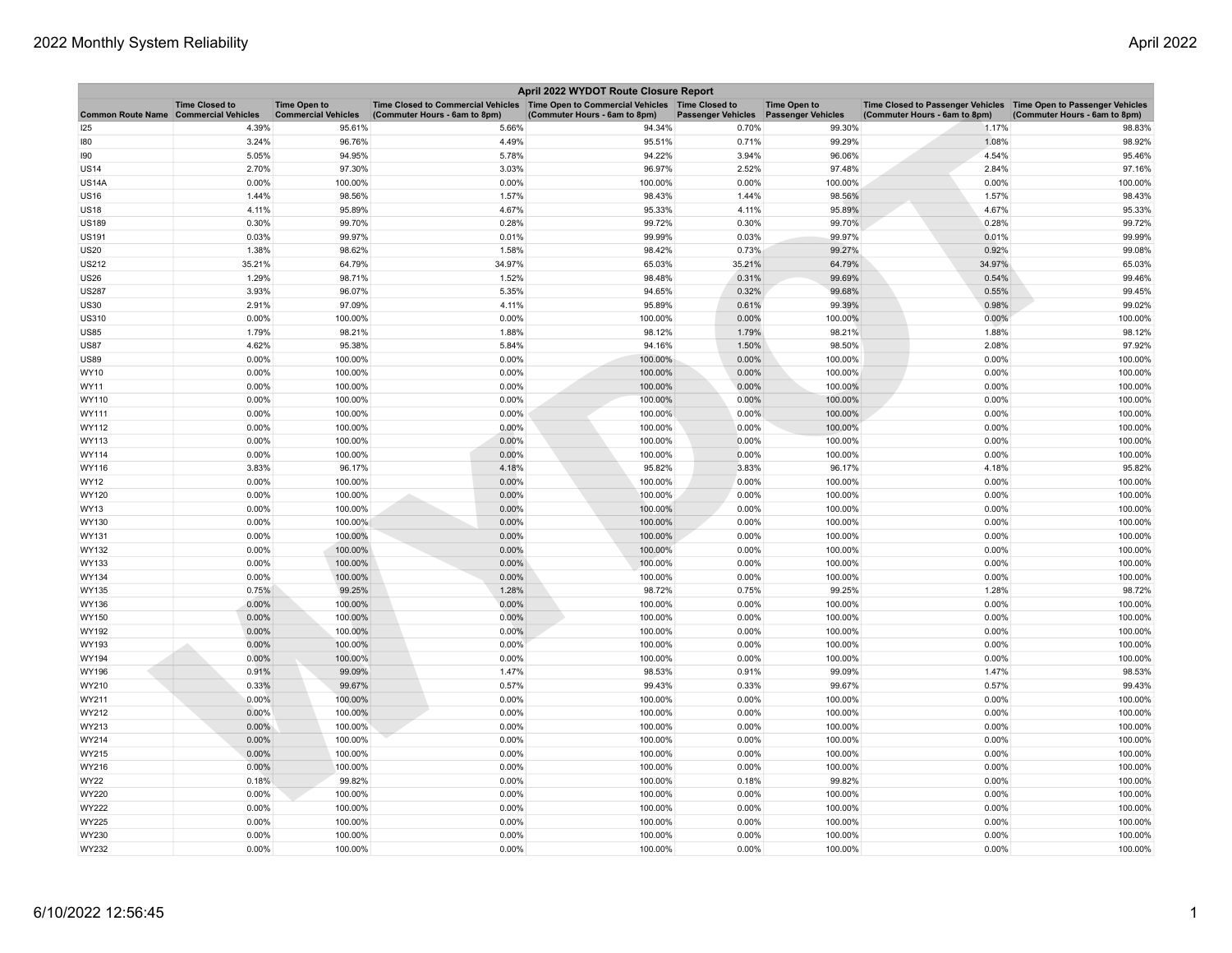| April 2022 WYDOT Route Closure Report |                       |                                                   |                                                                                                                         |                               |                           |                                                  |                                                                                                      |                               |  |
|---------------------------------------|-----------------------|---------------------------------------------------|-------------------------------------------------------------------------------------------------------------------------|-------------------------------|---------------------------|--------------------------------------------------|------------------------------------------------------------------------------------------------------|-------------------------------|--|
| Common Route Name Commercial Vehicles | <b>Time Closed to</b> | <b>Time Open to</b><br><b>Commercial Vehicles</b> | Time Closed to Commercial Vehicles   Time Open to Commercial Vehicles   Time Closed to<br>(Commuter Hours - 6am to 8pm) | (Commuter Hours - 6am to 8pm) | <b>Passenger Vehicles</b> | <b>Time Open to</b><br><b>Passenger Vehicles</b> | Time Closed to Passenger Vehicles   Time Open to Passenger Vehicles<br>(Commuter Hours - 6am to 8pm) | (Commuter Hours - 6am to 8pm) |  |
| WY233                                 | 0.00%                 | 100.00%                                           | 0.00%                                                                                                                   | 100.00%                       | 0.00%                     | 100.00%                                          | 0.00%                                                                                                | 100.00%                       |  |
| WY235                                 | 0.00%                 | 100.00%                                           | 0.00%                                                                                                                   | 100.00%                       | 0.00%                     | 100.00%                                          | 0.00%                                                                                                | 100.00%                       |  |
| WY236                                 | 0.00%                 | 100.00%                                           | 0.00%                                                                                                                   | 100.00%                       | 0.00%                     | 100.00%                                          | 0.00%                                                                                                | 100.00%                       |  |
| WY237                                 | 0.00%                 | 100.00%                                           | 0.00%                                                                                                                   | 100.00%                       | 0.00%                     | 100.00%                                          | 0.00%                                                                                                | 100.00%                       |  |
| WY238                                 | 0.00%                 | 100.00%                                           | 0.00%                                                                                                                   | 100.00%                       | 0.00%                     | 100.00%                                          | 0.00%                                                                                                | 100.00%                       |  |
| WY239                                 | 0.00%                 | 100.00%                                           | 0.00%                                                                                                                   | 100.00%                       | 0.00%                     | 100.00%                                          | 0.00%                                                                                                | 100.00%                       |  |
| WY24                                  | 3.48%                 | 96.52%                                            | 3.59%                                                                                                                   | 96.41%                        | 3.48%                     | 96.52%                                           | 3.59%                                                                                                | 96.41%                        |  |
| WY240                                 | 0.00%                 | 100.00%                                           | 0.00%                                                                                                                   | 100.00%                       | 0.00%                     | 100.00%                                          | 0.00%                                                                                                | 100.00%                       |  |
| WY251                                 | 0.00%                 | 100.00%                                           | 0.00%                                                                                                                   | 100.00%                       | 0.00%                     | 100.00%                                          | 0.00%                                                                                                | 100.00%                       |  |
| WY257                                 | 0.00%                 | 100.00%                                           | 0.00%                                                                                                                   | 100.00%                       | 0.00%                     | 100.00%                                          | 0.00%                                                                                                | 100.00%                       |  |
| WY258                                 | 1.52%                 | 98.48%                                            | 0.78%                                                                                                                   | 99.22%                        | 0.00%                     | 100.00%                                          | 0.00%                                                                                                | 100.00%                       |  |
| WY259                                 | 0.00%                 | 100.00%                                           | 0.00%                                                                                                                   | 100.00%                       | 0.00%                     | 100.00%                                          | 0.00%                                                                                                | 100.00%                       |  |
| WY270                                 | 6.84%                 | 93.16%                                            | 6.96%                                                                                                                   | 93.04%                        | 6.84%                     | 93.16%                                           | 6.96%                                                                                                | 93.04%                        |  |
| <b>WY28</b>                           | 4.24%                 | 95.76%                                            | 3.93%                                                                                                                   | 96.07%                        | 0.00%                     | 100.00%                                          | 0.00%                                                                                                | 100.00%                       |  |
| WY296                                 | 0.00%                 | 100.00%                                           | 0.00%                                                                                                                   | 100.00%                       | 0.00%                     | 100.00%                                          | 0.00%                                                                                                | 100.00%                       |  |
| WY313                                 | 0.00%                 | 100.00%                                           | 0.00%                                                                                                                   | 100.00%                       | 0.00%                     | 100.00%                                          | 0.00%                                                                                                | 100.00%                       |  |
| WY320                                 | 0.00%                 | 100.00%                                           | 0.00%                                                                                                                   | 100.00%                       | 0.00%                     | 100.00%                                          | 0.00%                                                                                                | 100.00%                       |  |
| WY321                                 | 0.00%                 | 100.00%                                           | 0.00%                                                                                                                   | 100.00%                       | 0.00%                     | 100.00%                                          | 0.00%                                                                                                | 100.00%                       |  |
| WY331                                 | 0.00%                 | 100.00%                                           | 0.00%                                                                                                                   | 100.00%                       | 0.00%                     | 100.00%                                          | 0.00%                                                                                                | 100.00%                       |  |
| WY335                                 | 0.00%                 | 100.00%                                           | 0.00%                                                                                                                   | 100.00%                       | 0.00%                     | 100.00%                                          | 0.00%                                                                                                | 100.00%                       |  |
| WY336                                 | 0.00%                 | 100.00%                                           | 0.00%                                                                                                                   | 100.00%                       | 0.00%                     | 100.00%                                          | 0.00%                                                                                                | 100.00%                       |  |
| WY338                                 | 0.00%                 | 100.00%                                           | 0.00%                                                                                                                   | 100.00%                       | 0.00%                     | 100.00%                                          | 0.00%                                                                                                | 100.00%                       |  |
| WY34                                  | 0.00%                 | 100.00%                                           | 0.00%                                                                                                                   | 100.00%                       | 0.00%                     | 100.00%                                          | 0.00%                                                                                                | 100.00%                       |  |
| WY340                                 | 0.00%                 | 100.00%                                           | 0.00%                                                                                                                   | 100.00%                       | 0.00%                     | 100.00%                                          | 0.00%                                                                                                | 100.00%                       |  |
| WY343                                 | 0.00%                 | 100.00%                                           | 0.00%                                                                                                                   | 100.00%                       | 0.00%                     | 100.00%                                          | 0.00%                                                                                                | 100.00%                       |  |
| WY345                                 | 0.00%                 | 100.00%                                           | 0.00%                                                                                                                   | 100.00%                       | 0.00%                     | 100.00%                                          | 0.00%                                                                                                | 100.00%                       |  |
| WY350                                 | 0.00%                 | 100.00%                                           | 0.00%                                                                                                                   | 100.00%                       | 0.00%                     | 100.00%                                          | 0.00%                                                                                                | 100.00%                       |  |
| WY351                                 | 0.00%                 | 100.00%                                           | 0.00%                                                                                                                   | 100.00%                       | 0.00%                     | 100.00%                                          | 0.00%                                                                                                | 100.00%                       |  |
| WY352                                 | 0.00%                 | 100.00%                                           | 0.00%                                                                                                                   | 100.00%                       | 0.00%                     | 100.00%                                          | 0.00%                                                                                                | 100.00%                       |  |
| WY353                                 | 0.00%                 | 100.00%                                           | 0.00%                                                                                                                   | 100.00%                       | 0.00%                     | 100.00%                                          | 0.00%                                                                                                | 100.00%                       |  |
| WY371                                 | 0.00%                 | 100.00%                                           | 0.00%                                                                                                                   | 100.00%                       | 0.00%                     | 100.00%                                          | 0.00%                                                                                                | 100.00%                       |  |
| WY372                                 | 0.00%                 | 100.00%                                           | 0.00%                                                                                                                   | 100.00%                       | 0.00%                     | 100.00%                                          | 0.00%                                                                                                | 100.00%                       |  |
| WY374                                 | 0.00%                 | 100.00%                                           | 0.00%                                                                                                                   | 100.00%                       | 0.00%                     | 100.00%                                          | 0.00%                                                                                                | 100.00%                       |  |
| WY387                                 | 5.29%                 | 94.71%                                            | 5.88%                                                                                                                   | 94.12%                        | 5.29%                     | 94.71%                                           | 5.88%                                                                                                | 94.12%                        |  |
| WY390                                 | $0.00\%$              | 100.00%                                           | 0.00%                                                                                                                   | 100.00%                       | 0.00%                     | 100.00%                                          | 0.00%                                                                                                | 100.00%                       |  |
| WY410                                 | 0.00%                 | 100.00%                                           | 0.00%                                                                                                                   | 100.00%                       | 0.00%                     | 100.00%                                          | 0.00%                                                                                                | 100.00%                       |  |
| WY411                                 | 0.00%                 | 100.00%                                           | 0.00%                                                                                                                   | 100.00%                       | 0.00%                     | 100.00%                                          | 0.00%                                                                                                | 100.00%                       |  |
| WY412                                 | 0.00%                 | 100.00%                                           | 0.00%                                                                                                                   | 100.00%                       | 0.00%                     | 100.00%                                          | 0.00%                                                                                                | 100.00%                       |  |
| WY414                                 | 0.00%                 | 100.00%                                           | 0.00%                                                                                                                   | 100.00%                       | 0.00%                     | 100.00%                                          | 0.00%                                                                                                | 100.00%                       |  |
| WY430                                 | 0.00%                 | 100.00%                                           | 0.00%                                                                                                                   | 100.00%                       | 0.00%                     | 100.00%                                          | 0.00%                                                                                                | 100.00%                       |  |
| WY431                                 | 0.00%                 | 100.00%                                           | 0.00%                                                                                                                   | 100.00%                       | 0.00%                     | 100.00%                                          | 0.00%                                                                                                | 100.00%                       |  |
| WY450                                 | 3.81%                 | 96.19%                                            | 4.16%                                                                                                                   | 95.84%                        | 3.81%                     | 96.19%                                           | 4.16%                                                                                                | 95.84%                        |  |
| WY487                                 | 2.77%                 | 97.23%                                            | 2.37%                                                                                                                   | 97.63%                        | 2.77%                     | 97.23%                                           | 2.37%                                                                                                | 97.63%                        |  |
| <b>WY50</b>                           | 8.89%                 | 91.11%                                            | 10.37%                                                                                                                  | 89.63%                        | 8.89%                     | 91.11%                                           | 10.37%                                                                                               | 89.63%                        |  |
| <b>WY51</b>                           | 4.46%                 | 95.54%                                            | 5.26%                                                                                                                   | 94.74%                        | 4.46%                     | 95.54%                                           | 5.26%                                                                                                | 94.74%                        |  |
| WY530                                 | 0.00%                 | 100.00%                                           | 0.00%                                                                                                                   | 100.00%                       | 0.00%                     | 100.00%                                          | 0.00%                                                                                                | 100.00%                       |  |
| <b>WY585</b>                          | 2.52%                 | 97.48%                                            | 1.93%                                                                                                                   | 98.07%                        | 2.52%                     | 97.48%                                           | 1.93%                                                                                                | 98.07%                        |  |
| <b>WY59</b>                           | 3.86%                 | 96.14%                                            | 4.53%                                                                                                                   | 95.47%                        | 3.86%                     | 96.14%                                           | 4.53%                                                                                                | 95.47%                        |  |
| <b>WY70</b>                           | 0.00%                 | 100.00%                                           | 0.00%                                                                                                                   | 100.00%                       | 0.00%                     | 100.00%                                          | 0.00%                                                                                                | 100.00%                       |  |
| WY71                                  | 0.27%                 | 99.73%                                            | 0.46%                                                                                                                   | 99.54%                        | 0.27%                     | 99.73%                                           | 0.46%                                                                                                | 99.54%                        |  |
| <b>WY72</b>                           | 0.00%                 | 100.00%                                           | 0.00%                                                                                                                   | 100.00%                       | 0.00%                     | 100.00%                                          | 0.00%                                                                                                | 100.00%                       |  |
| <b>WY77</b>                           | 6.73%                 | 93.27%                                            | 6.77%                                                                                                                   | 93.23%                        | 6.73%                     | 93.27%                                           | 6.77%                                                                                                | 93.23%                        |  |
| WY789                                 | 0.08%                 | 99.92%                                            | 0.09%                                                                                                                   | 99.91%                        | 0.08%                     | 99.92%                                           | 0.09%                                                                                                | 99.91%                        |  |
| <b>WY89</b>                           | 0.00%                 | 100.00%                                           | 0.00%                                                                                                                   | 100.00%                       | 0.00%                     | 100.00%                                          | 0.00%                                                                                                | 100.00%                       |  |